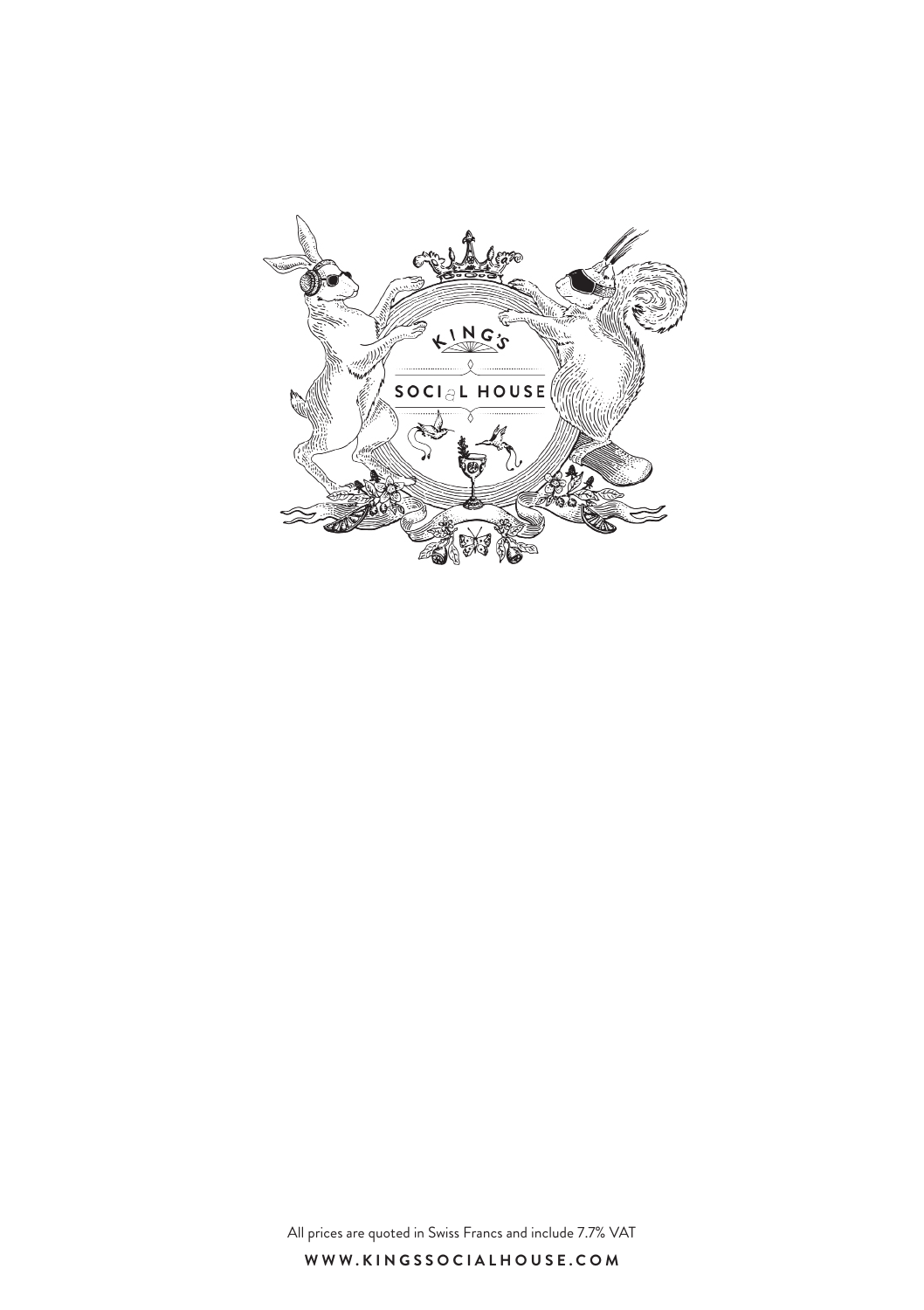

### **KINGS COCKTAILS**

SOCIALINO | 28 Kranewitt Alpine Gin, Vodka, Genepy, Orgeat Syrup, Fresh Lemon Juice

LIGERO | 28 Bourbon Whiskey, Fresh Ginger, Honey, Fresh Lemon & Orange, Egg White, Drops of Peat

> ITALIAN INTERGRATOR | 28 Martini Rosso, Campari, Orange Bitters, Tonic, IPA

BALLROOM SPRITZ | 30 Gin, Limoncello, Aperol, Raspberry Sherbet, Citrus, Champagne

> N.E.O MARTINI | 30 Vodka, Dry Sherry, Tomato Water

BITTER LOVER | 30 Gin, Suze, Lillet Rose, Apple Juice, Passion Fruit, Vanilla

### **HOT COCKTAILS**

COFFEE CORETTO | 30 Grappa, Amaretto, Coffee, Vanilla cream Float, Biscotti

KINGS GROG | 30 Cognac, Scotch, Dark Rum, Bitters, Citrus, Rooibos Tea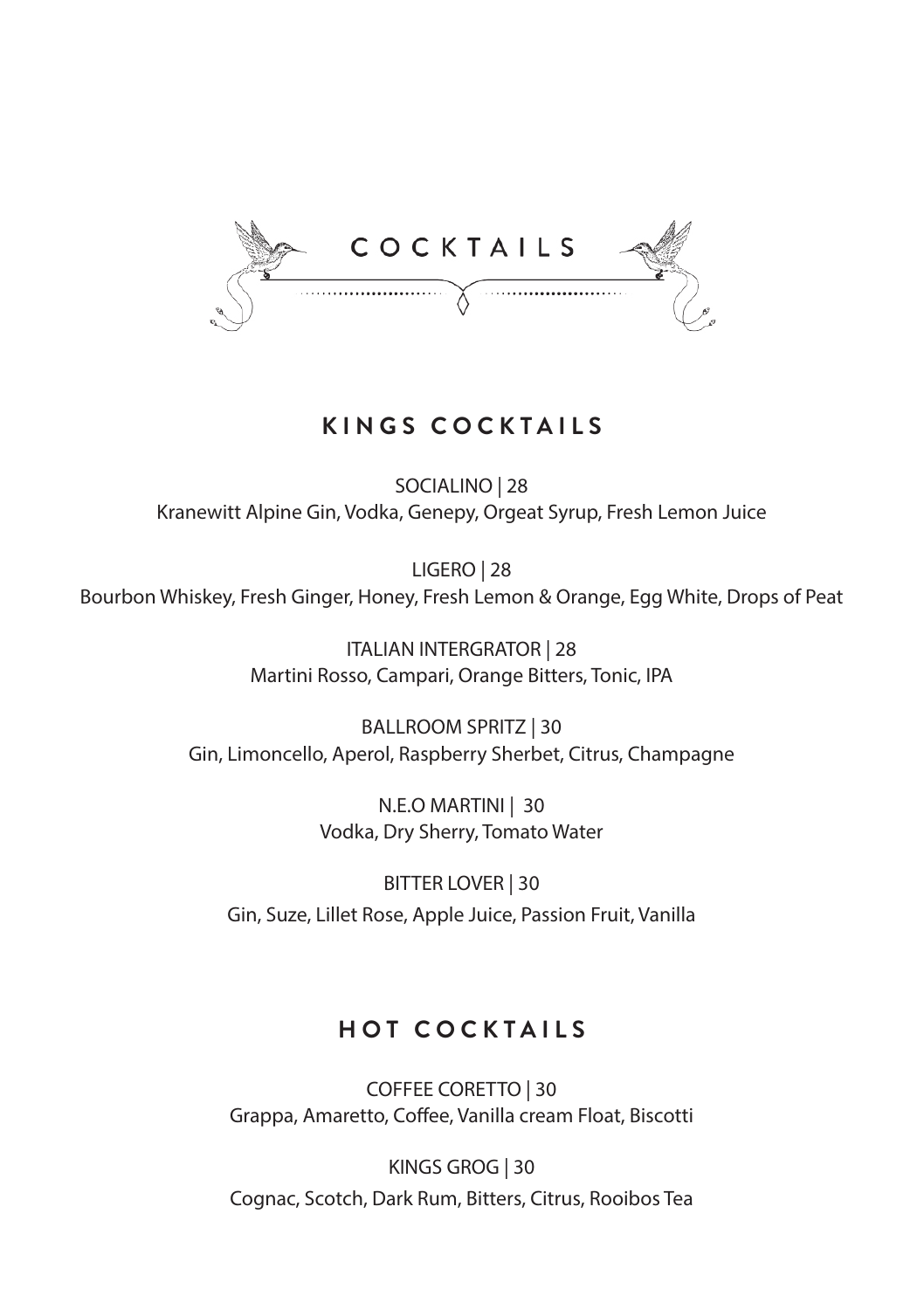

### **CLASSIC HITS**

NAKED AND FAMOUS | 30 Mezcal, Tequila, Aperol, Yellow Chartreuse, Grapefruit, Citrus

KINGS HOUSE PUNCH | 30 Dark rum, Cognac, Peach Liquor, Peach Puree, Citrus

APPLE PIE OLD FASHIONED | 30 Butter Fat Washed Bourbon, Calvados, Rye, Cinnamon Sugar, Bitters

> LONDON CALLING | 30 Gin, Fino sherry, Citrus, Sugar, Orange Bitters

### **CHAMPAGNE COCKTAILS**

Kir Royale | 30 Champagne, Crème de Cassis

Bellini | 30 Champagne, Fresh Peach Juice

Rossini | 30 Champagne, Fresh Strawberry Juice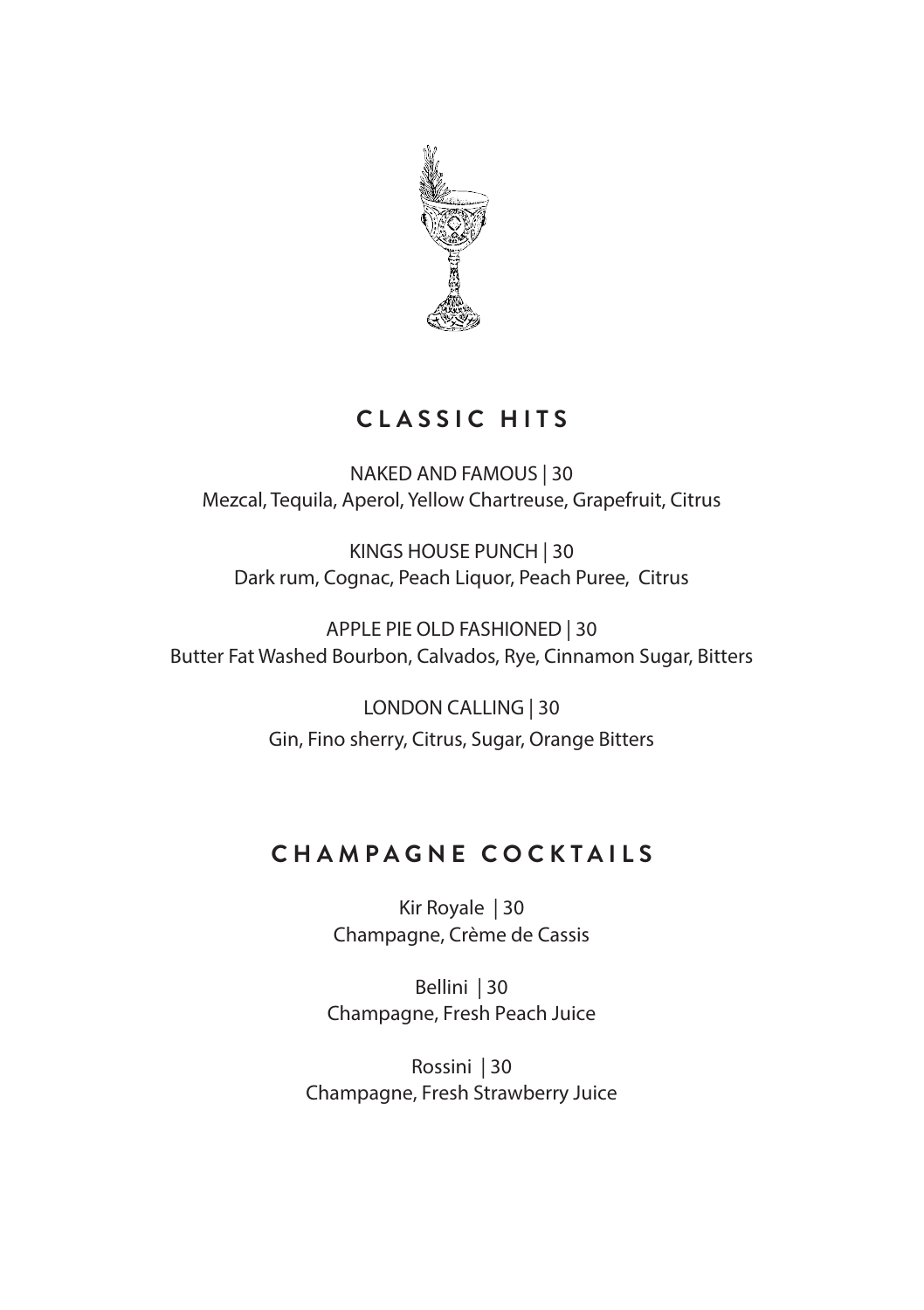# **CLASSIC COCKTAILS**

| Mojito<br>Rum, Lime, Mint, Soda Water, Sugar                    | 30 |
|-----------------------------------------------------------------|----|
| Caipirinha<br>Cachaca, Sugar, Lime Juice                        | 30 |
| Caipiroska<br>Vodka, Sugar, Lime Juice                          | 30 |
| Cosmopolitan<br>Vodka, Lime Juice, Cointreau, Cranberry Juice   | 30 |
| Sea Breeze<br>Vodka, Cranberry, Grapefruit                      | 30 |
| <b>Whiskey Sour</b><br>Bourbon, Lemon Juice, Sugar              | 30 |
| Negroni<br>Gin, Campari Bitter, Red Vermouth                    | 30 |
| Pina Colada<br>Rum, Pineapple, Coconut Cream                    | 30 |
| <b>Aperol Spritz</b><br>Aperol, Prosecco, Soda Water            | 30 |
| Apple Martini<br>Vodka, Apple Schnapps, Citrus, Sugar           | 30 |
| French Martini<br>Vodka, Pineapple, Raspberry Liqueur           | 30 |
| Moscow Mule<br>Vodka, Ginger Beer, Lime                         | 30 |
| Dark 'n' Stormy<br>Rum, Ginger Beer, Lime, Bitters              | 30 |
| Tequila Sunrise<br>Tequila, Orange Juice, Grenadine             | 30 |
| Tommy's Margarita<br>Silver Tequila, Lime Juice, Agave          | 30 |
| Fresh Fruit Punch (Non-Alcoholic)<br>Various Fresh Fruit Juices | 30 |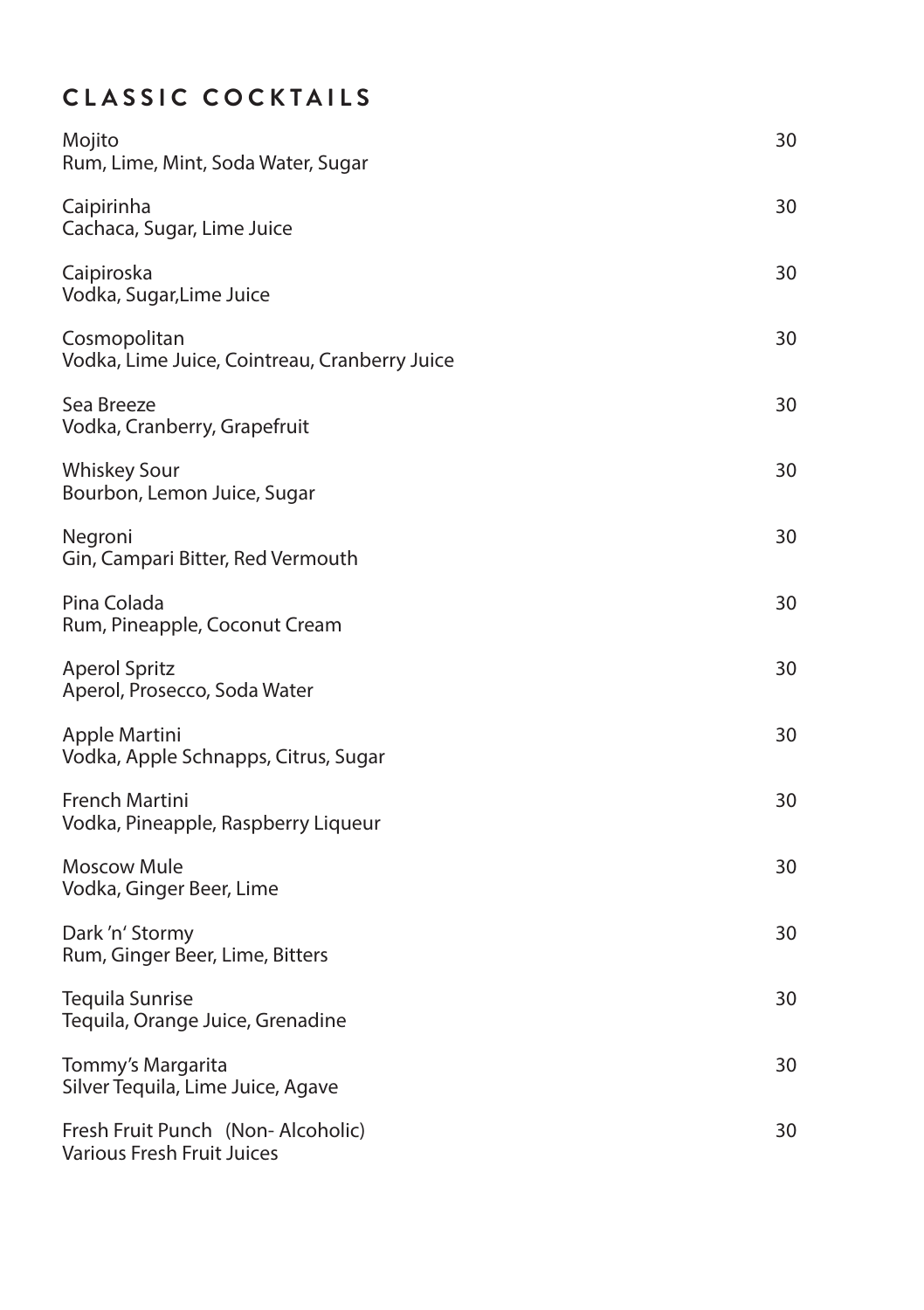# **CHAMPAGNE**

|               | <b>CHAMPAGNE BRUT</b>                        | 75 CL  |
|---------------|----------------------------------------------|--------|
|               | 6558332 Ruinart Brut NV                      | 160    |
|               | 6030332 Veuve Clicquot Brut Carte Jaune NV   | 230    |
|               | 6012332 Laurent Perrier Brut NV              | 230    |
|               | 6562332 Ruinart Blanc de Blancs NV           | 300    |
|               | 6057088 Dom Pérignon Luminous 2008           | 550    |
|               | 6029000 Dom Pérignon P2 2000                 | 750    |
|               | 6561332 Krug Grande Cuvée NV                 | 360    |
|               | 6013087 Louis Roederer Cristal 2007          | 700    |
|               | 6021072 Perrier Jouët Belle Epoque           | 630    |
|               | <b>CHAMPAGNE ROSÉ</b>                        | 75 CL  |
|               | 6560332 Ruinart Rosé NV                      | 210    |
|               | 6009332 Laurent Perrier Rosé NV              | 350    |
|               | 6044332 Billecart Salmon NV                  | 260    |
|               | 6068066 Perrier Jouët Belle Epoque Rosé 2006 | 1000   |
|               | 6041066 Roederer Cristal Rosé 2006           | 1280   |
|               | 6018055 Dom Pérignon Rosé 2005               | 1050   |
|               | 6067004 Dom Pérignon Rosé Luminous 2004      | 1200   |
|               | 6008332 Krug Rosé NV                         | 1100   |
| <b>MAGNUM</b> |                                              | 150 CL |
|               | 6004335 Ruinart Brut NV                      | 420    |
|               | 6048335 Ruinart Blanc de Blancs NV           | 450    |
|               | 6014335 Moët & Chandon Réserve Impérial NV   | 390    |
|               | 6012335 Laurent Perrier NV                   | 450    |
|               | 6013054 Perrier Jouët Belle Epoque 2004      | 1000   |
|               | 6561335 Louis Roederer Cristal 2005          | 1500   |
|               | 6057065 Krug Grande Cuvée NV                 | 1200   |
|               | 6559099 Dom Pérignon 2009                    | 1200   |
|               | 6057098 Dom Pérignon Luminous 2008           | 1400   |
|               | 6041066 Roederer Cristal Rosé 2006           | 3800   |
|               | 6018040 Dom Pérignon Rosé 2000               | 2500   |
|               | 6067000 Dom Pérignon Rosé Luminous 2000      | 2750   |
|               | 6009335 Laurent Perrier Rosé NV              | 600    |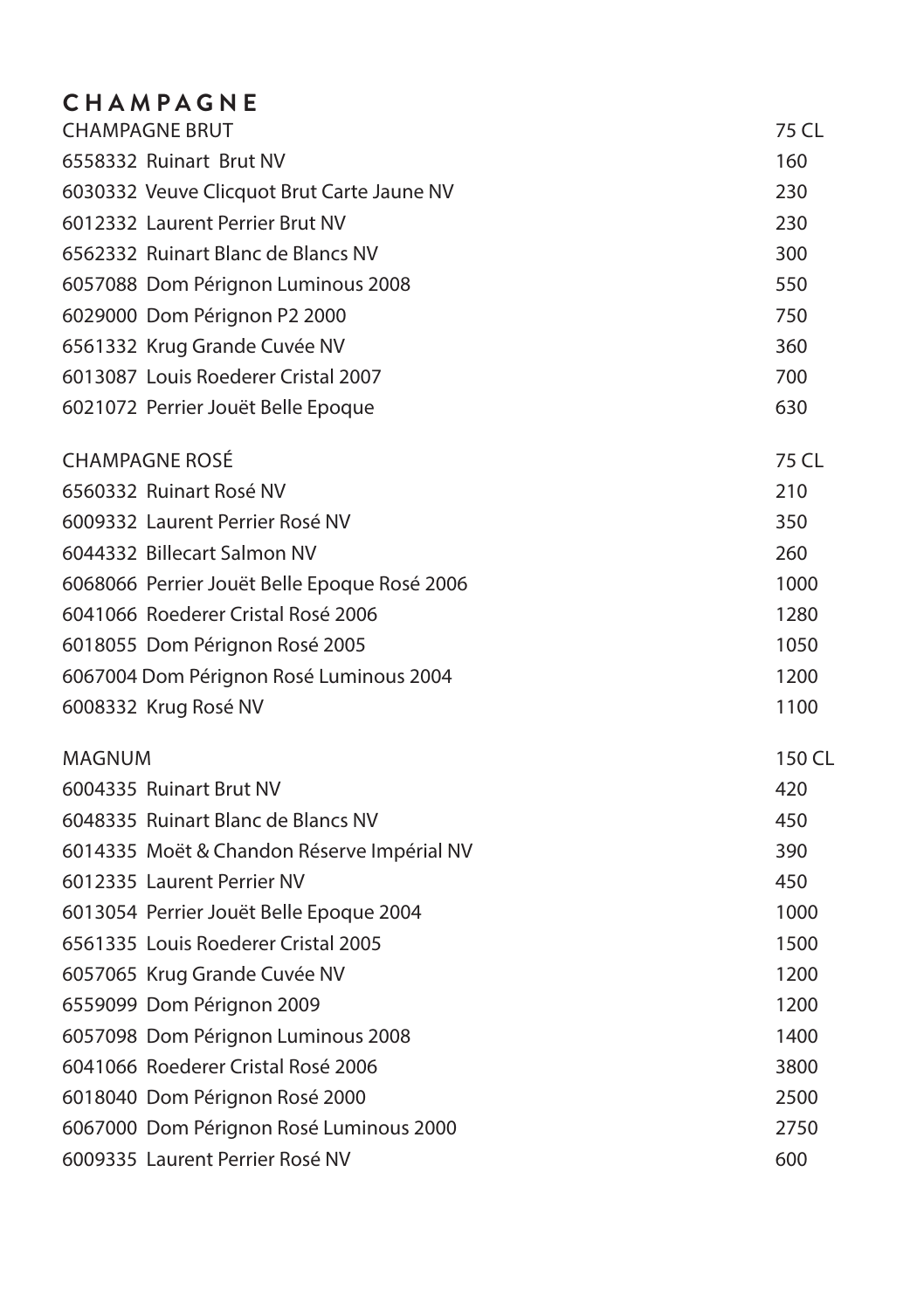| DOUBLE MAGNUM                   | 300 CL |
|---------------------------------|--------|
| 6007330 Krug Grande Cuvée NV    | 3800   |
| 6045350 Dom Pérignon White Gold | 21000  |

## **CHAMPAGNE & WINES BY THE GLASS**

| SPARKLING                                                                                                                    | Glass | 75CL |
|------------------------------------------------------------------------------------------------------------------------------|-------|------|
| 6562332 Ruinart Blanc de Blanc                                                                                               | 33    | 300  |
| 6560332 Ruinart Rosé NV                                                                                                      | 29    | 210  |
| <b>WHITE WINES</b><br>568833 Sancerre, Domaine de Sarry 2019<br>Loire, France                                                | 20    | 140  |
| <b>RED WINES</b><br>410533 Les Tourelles de Longueville 2014<br>Château Pichon-Longueville-Baron, Pauillac, Bordeaux, France | 28    | 150  |
| <b>WHITE WINES</b>                                                                                                           |       | 75CL |
| 550317 Corton-Charlemagne Grand Cru 2017<br>Bonneau du Martray, Burgundy, France                                             |       | 550  |
| 554218 Pouilly-Fumé Baron De «L» 2018<br>Comte De Ladoucette, Loire, France                                                  |       | 283  |
| 362417 Chardonnay Rossj-Bass 2017<br>Angelo Gaja, Piemont, Italy                                                             |       | 220  |
| <b>RED WINES</b>                                                                                                             |       |      |
| 402497 Château Mouton-Rothschild, 1er Cru Classé 1997                                                                        |       | 75CL |
| Pauillac, Bordeaux, France                                                                                                   |       | 1500 |
| 303314 Brunello di Montalcino, Il Poggione 2014<br>Toscana, Italy                                                            |       | 250  |
| 310014 Sassicaia Tenuta San Guido 2014<br>Toscana, Italy                                                                     |       | 500  |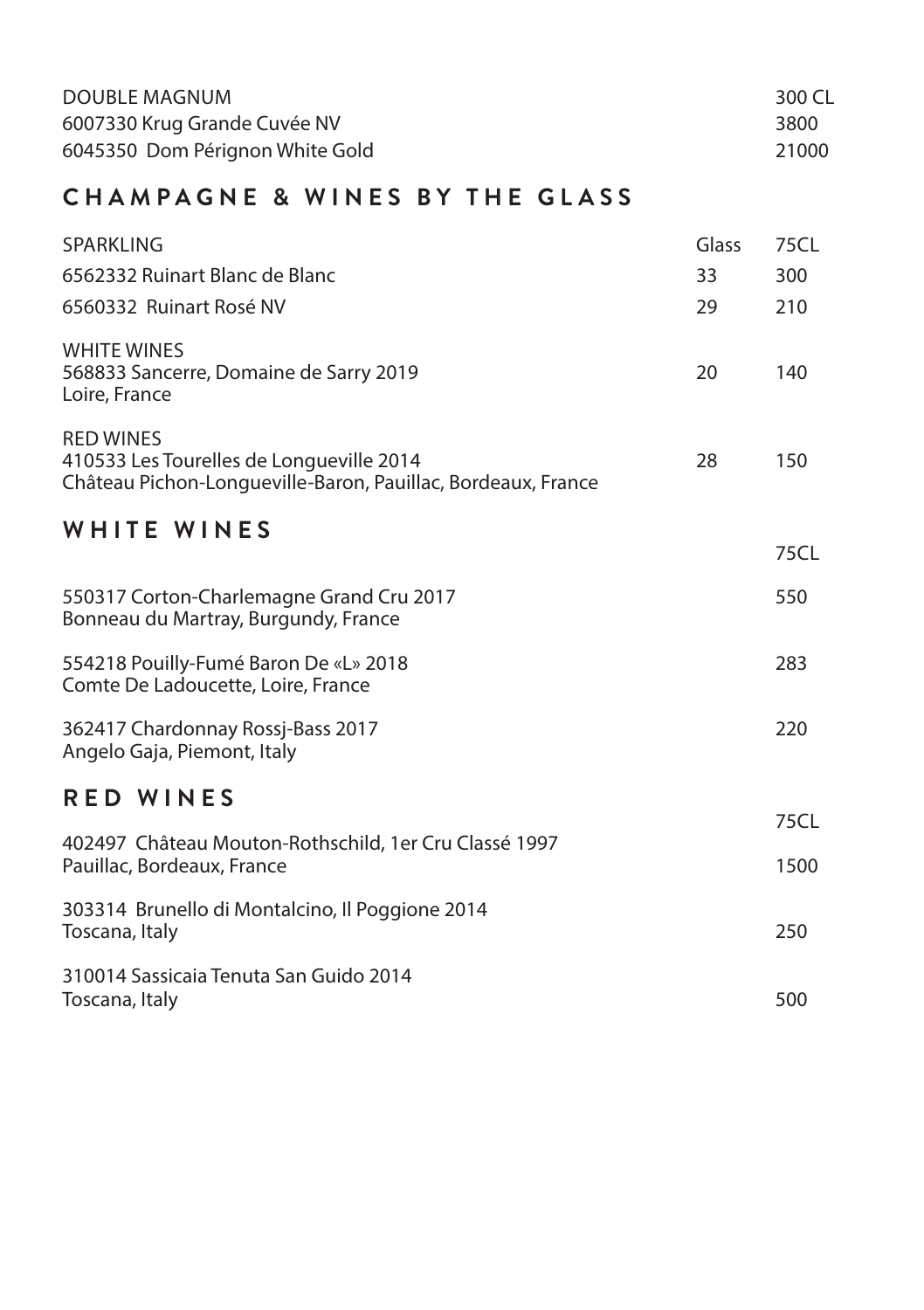**BOTTLE SERVICE SPIRITS** With each bottle of liquor, 7 soft drinks are served; additional drinks will be charged at CHF 10 each.

| <b>VODKA</b>                            |       |      |
|-----------------------------------------|-------|------|
| <b>Russian Standard Platinum</b>        | 40 %  | 350  |
| Russian Standard Imperial               | 40 %  | 550  |
| Absolut                                 | 40 %  | 350  |
| Grey Goose                              | 40 %  | 430  |
| <b>Belvedere Classic</b>                | 40 %  | 430  |
| Beluga Silver                           | 40 %  | 550  |
| Belvedere incl. 12 soft drinks) 175 cl  | 40 %  | 1300 |
| Belvedere (incl. 24 soft drinks) 300 cl | 40 %  | 2200 |
| Belvedere (incl. 48 soft drinks) 600 cl | 40 %  | 4200 |
| <b>AGAVE</b>                            |       |      |
| Don Julio Blanco                        | 38%   | 350  |
| Mezcal Ilegal Joven                     | 40%   | 350  |
| <b>Patron Silver</b>                    | 40 %  | 430  |
| Casamigos Blanco Tequila                | 40%   | 450  |
| Casamigos Reposado Tequila              | 40%   | 450  |
| Don Julio 1942                          | 40%   | 600  |
| GIN                                     |       |      |
| Bombay Sapphire                         | 40 %  | 390  |
| Gordon's Gin                            | 40 %  | 390  |
| Tangueray                               | 47.3% | 390  |
| Hendrick's                              | 41.4% | 430  |
| Monkey 47 (50cl)                        | 47 %  | 330  |
|                                         |       |      |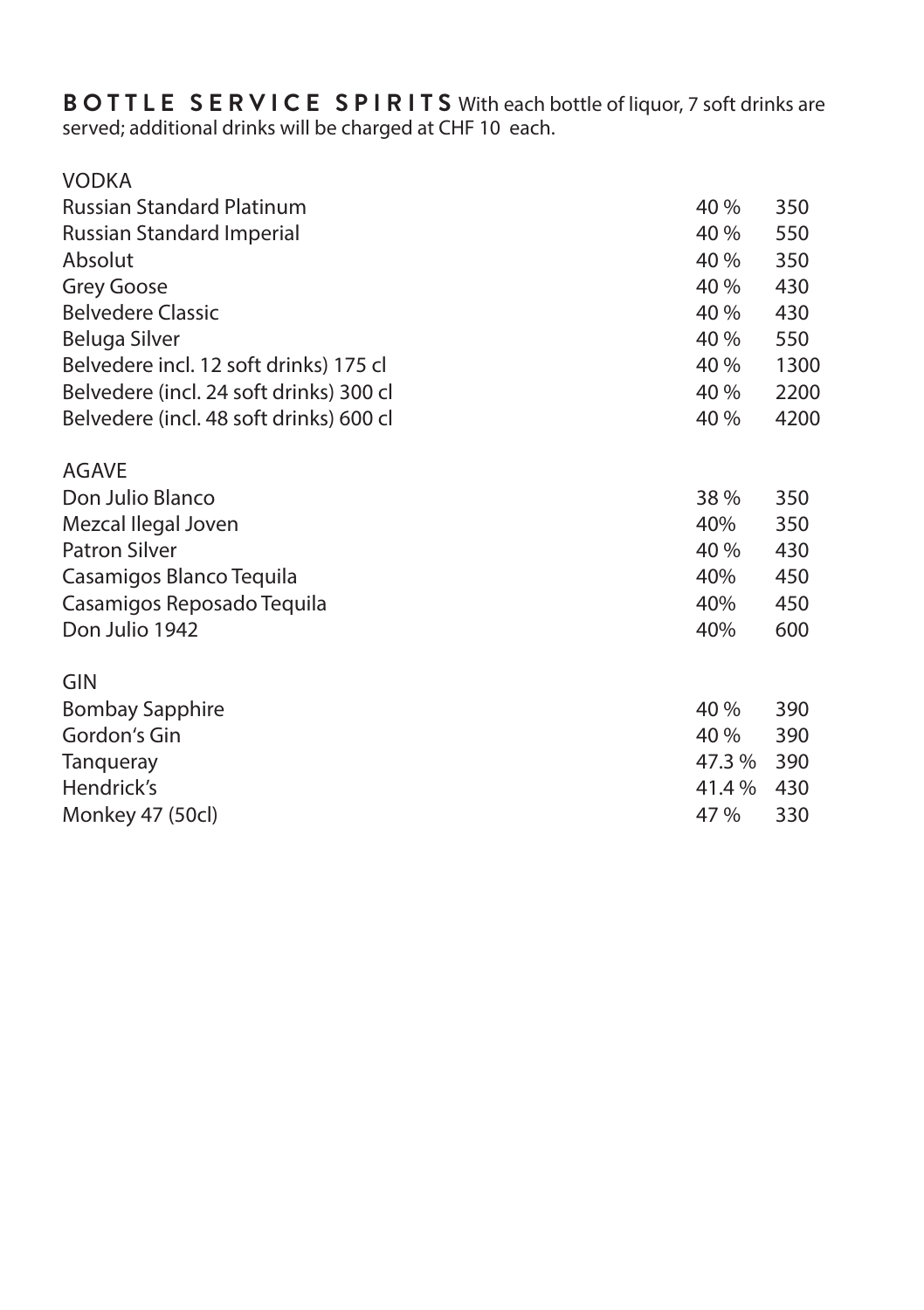**BOTTLE SERVICE SPIRITS** With each bottle of liquor, 7 soft drinks are served; additional drinks will be charged at CHF 10 each.

| 40 %   | 350 |
|--------|-----|
| 40 %   | 350 |
|        |     |
| 40 %   | 350 |
| 40 %   | 430 |
| 40 %   | 950 |
| 40 %   | 430 |
| 40%    | 850 |
|        |     |
| 40%    | 600 |
| 43%    | 900 |
| 43%    | 800 |
| 40%    | 800 |
| 43%    | 550 |
|        |     |
| 40%    | 440 |
| 40%    | 250 |
| 40%    | 420 |
|        |     |
| 37.5 % | 350 |
| 40 %   | 350 |
| 40 %   | 430 |
| 40 %   | 430 |
|        |     |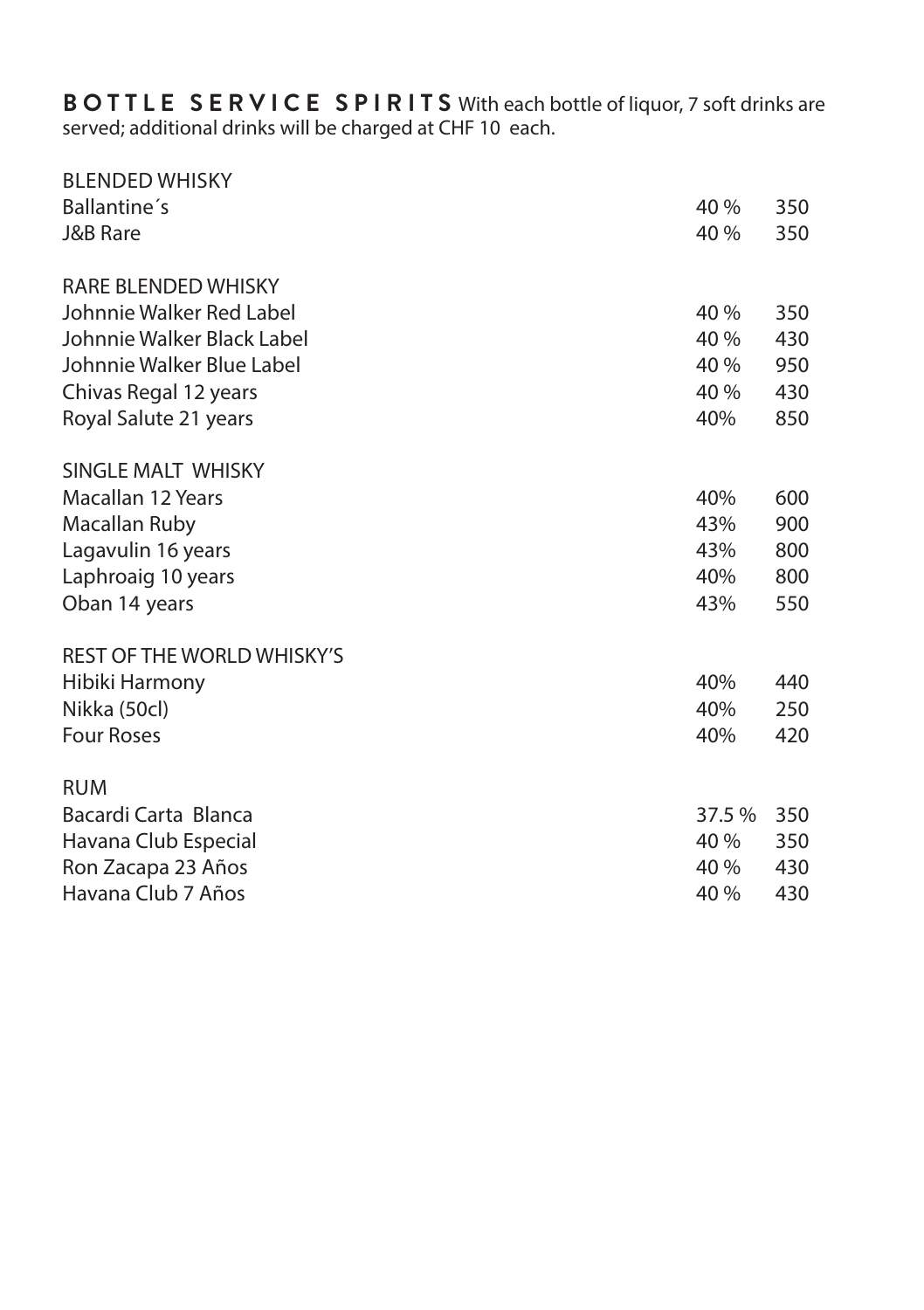**SINGLE DOSE SPIRITS** With each portion of liquor that comes from the list below, we will charge CHF 5 for the soft drink, if you would like to have it as a long drink.

| <b>BITTERS</b>                   |        | 4 CL   |
|----------------------------------|--------|--------|
| Fernet Branca or Menta           | 40 %   | 20     |
| Ramazzotti                       | 30 %   | 20     |
| Averna                           | 32 %   | 20     |
| <b>Braulio</b>                   | 21 %   | 20     |
| <b>VODKA</b>                     |        | 4 CL   |
| Russian Imperial                 | 40 %   | 25     |
| <b>Belvedere</b>                 | 40 %   | 25     |
| <b>Grey Goose</b>                | 40 %   | 25     |
| <b>Russian Standard Platinum</b> | 40 %   | 25     |
| Absolut                          | 40 %   | 25     |
| GIN                              |        | 4 CL   |
| Hendrick's                       | 41 %   | 25     |
| Tanqueray                        | 47.3%  | 25     |
| <b>Bombay Sapphire</b>           | 40 %   | 25     |
| Mombasa Club                     | 41.5   | 25     |
| Plymouth Gin Navy Strength       | 57%    | 25     |
| Monkey 47                        | 47 %   | 25     |
| Gordons                          | 37.5 % | 25     |
| Martin Miller's                  | 40%    | 35     |
| <b>AGAVE</b>                     |        | 4 CL   |
| Don Julio Blanco                 | 38 %   | 25     |
| Mezcal Ilegal Joven              | 40%    | 25     |
| <b>Tequila Patron Silver</b>     | 40 %   | 30     |
| Teqiula Patron XO Cafe           | 35%    | 30     |
| Casamigos Blanco Tequila         | 40%    | 25     |
| Casamigos Reposado Tequila       | 40%    | 30     |
| Don Julio 1942                   | 40%    | 42     |
| <b>GRAPPA</b>                    |        | 2.5 CL |
| Grappa di Moscato                | 40%    | 20     |
| Grappa di Tignanello             | 42 %   | 35     |
| Grappa di Sassicaia              | 40%    | 35     |
| Grappa di Berta                  | 40%    | 30     |
| <b>LIQUEURS</b>                  |        | 4CL    |
| Amaretto                         | 28 %   | 20     |
| Bailey's Irish Cream             | 17 %   | 20     |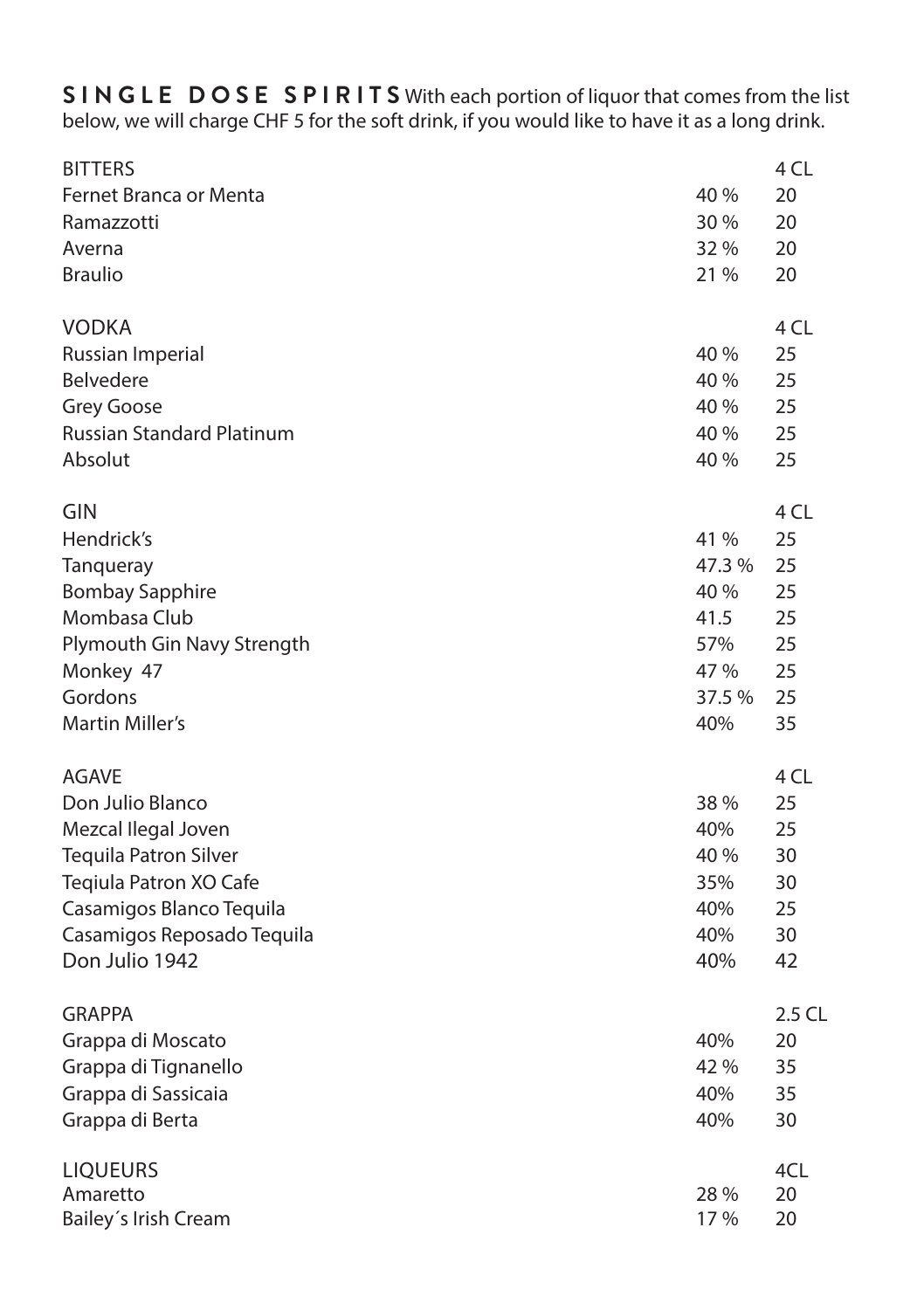the list below, we will charge CHF 5 for the soft drink, if you would like to have it as a long drink.

| <b>RUM</b>                                        |       | 4 CL   |
|---------------------------------------------------|-------|--------|
| Havana Club 7 Años                                | 40 %  | 25     |
| Bacardi Carta Blanca                              | 37.5% | 25     |
| Zacapa 23 years                                   | 40 %  | 35     |
| Ron Millonario XO                                 | 40%   | 45     |
|                                                   |       |        |
| SINGLE MALT WHISKIES                              |       | 4 CL   |
| Lagavulin 16 years                                | 43 %  | 30     |
| Oban 14 years                                     | 43 %  | 30     |
| Glenlivet 12 years                                | 40 %  | 30     |
| Glenmorangie 18                                   | 43%   | 38     |
| The Macallan 12 Years                             | 40 %  | 30     |
| The Macallan 18 Years                             | 43%   | 55     |
| The Macallan Ruby                                 | 43%   | 55     |
| Laphroaig 10 years                                | 40 %  | 30     |
| RARE BLENDED WHISKIES                             |       | 4 CL   |
| Johnnie Walker Black Label                        | 40 %  | 30     |
| Johnnie Walker Red Label                          | 40 %  | 30     |
| Johnnie Walker Blue Label                         | 40%   | 60     |
| Chivas Regal 12 years                             | 40 %  | 30     |
| Jack Daniel's                                     | 40 %  | 25     |
|                                                   |       |        |
| <b>BLENDED WHISKIES</b>                           |       | 4 CL   |
| Ballantine's                                      | 40 %  | 25     |
| <b>J&amp;B Rare</b>                               | 40 %  | 25     |
| REST OF THE WORLD WHISKY'S                        |       | 4CL    |
| Hibiki Harmony                                    | 40%   | 35     |
| Nikka From The Barrel                             | 51.4% | 30     |
| <b>Four Roses</b>                                 | 40%   | 25     |
| Woodford Reserve Bourbon                          | 45.2% | 35     |
| COGNAC                                            |       | 2.5 CL |
|                                                   | 40 %  | 30     |
| Delamain Pale & Dry<br><b>Martell Cordon Bleu</b> | 40 %  | 30     |
|                                                   |       |        |
| Hennessy XO                                       | 40 %  | 30     |